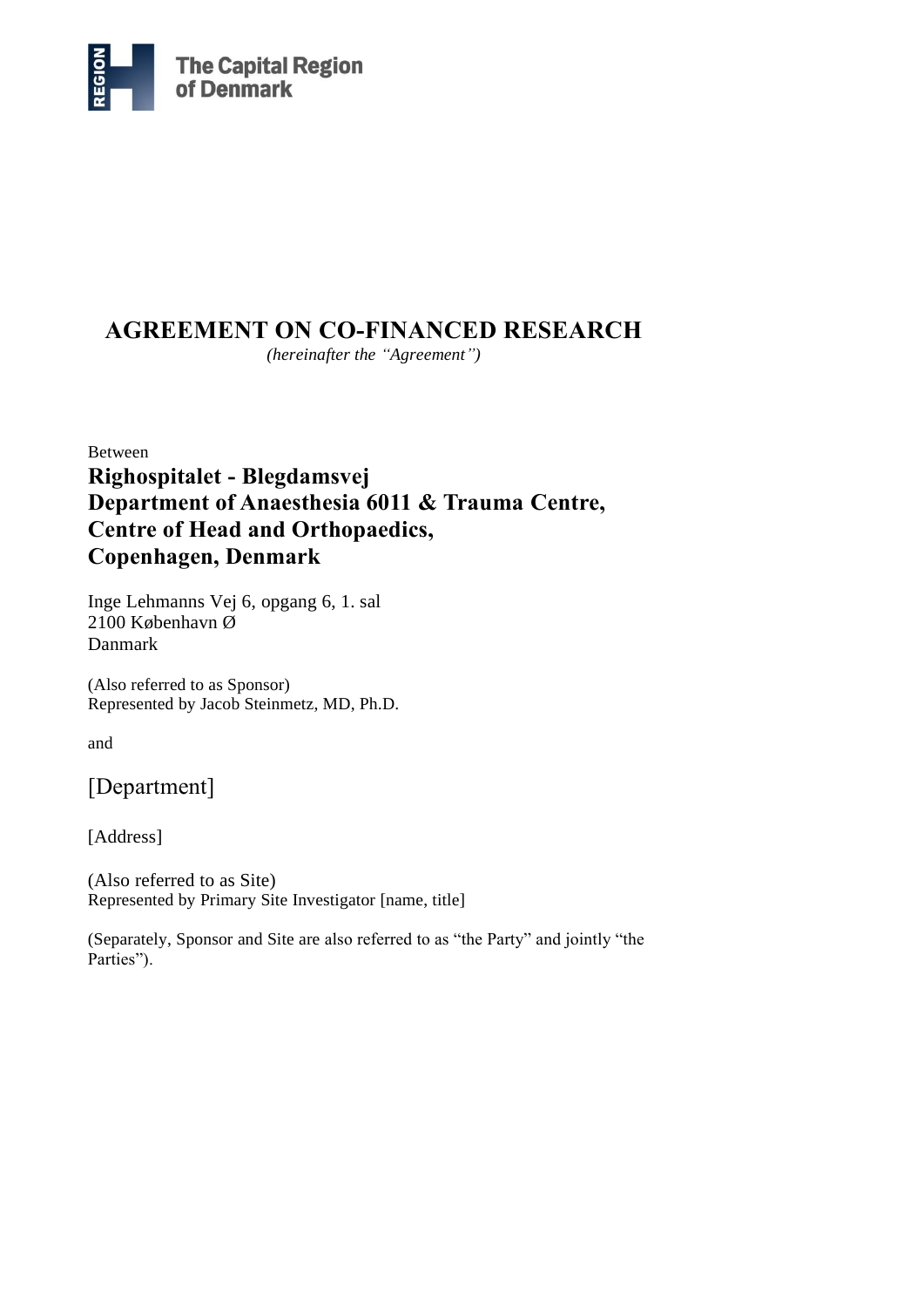

### **1. Background and purpose of the collaboration**

- 1.1. The Parties have each developed special expertise in trauma treatment. The Parties have an interest in expanding their knowledge in supplemental oxygen treatment in the trauma population.
- 1.2. Under this Agreement the Parties shall be a part of the clinical study (TRAUMOX2) with the title "Comparing Restrictive vs. Liberal Oxygen Strategies for Trauma Patients: The TRAUMOX2 Trial" which will be specified in more detail in the study protocol including amendments (appendix 1) and any applicable law.
- 1.3. Whereas Rigshospitalet on behalf of the Parties will be the Sponsor for the purpose of the European Directive 2001/20/EC in connection with the conduct of the Study.
- 1.4. TRAUMOX2 is initiated by a research group of medical doctors in Department of Anaesthesia 6011 & Trauma Centre, Centre of Head and Orthopaedics, Rigshospitalet, Copenhagen, Denmark.
- 1.5. The randomized, controlled trial will be conducted in compliance with the published trial protocol, the Helsinki Declaration in its latest version, the Good Clinical Practice (ICH-GCP) guidelines and national laws in the participating country. The protocol will be sent to the Danish Committee on Health Research Ethics for the Capital Region of Denmark and the Danish Medicines Agency. Rigshospitalet have written the protocol in accordance with the SPIRIT 2013 statement and will register the trial in the [www.clinicaltrials.gov](http://www.clinicaltrials.gov/) and European Drug Regulating Authorities Clinical Trials (EudraCT) registries before the enrolment of the first participant. In case of a protocol amendment, an agreement between Sponsor and Site must be reached. No substantial deviation from the protocol will be implemented without prior review and approval of the regulatory authorities except where it may be necessary to eliminate an immediate hazard to the trial participants. In such case, the deviation will be reported to the authorities as soon as possible.

# **2. Obligations of the collaborators**

- 2.1. Obligations for both Parties:
	- 2.1.1. The Parties are both responsible for following the protocol
	- 2.1.2. The Parties are each responsible for enrolment at their own site
- 2.2. Obligations for Sponsor:
	- 2.2.1. Sponsor will be responsible for analysing and managing the complete dataset for the publication of the multisite study.
	- 2.2.2. Sponsor will register the study and its results in one or more public clinical study registry(ies), according to national/international use, including both positive, negative and inconclusive results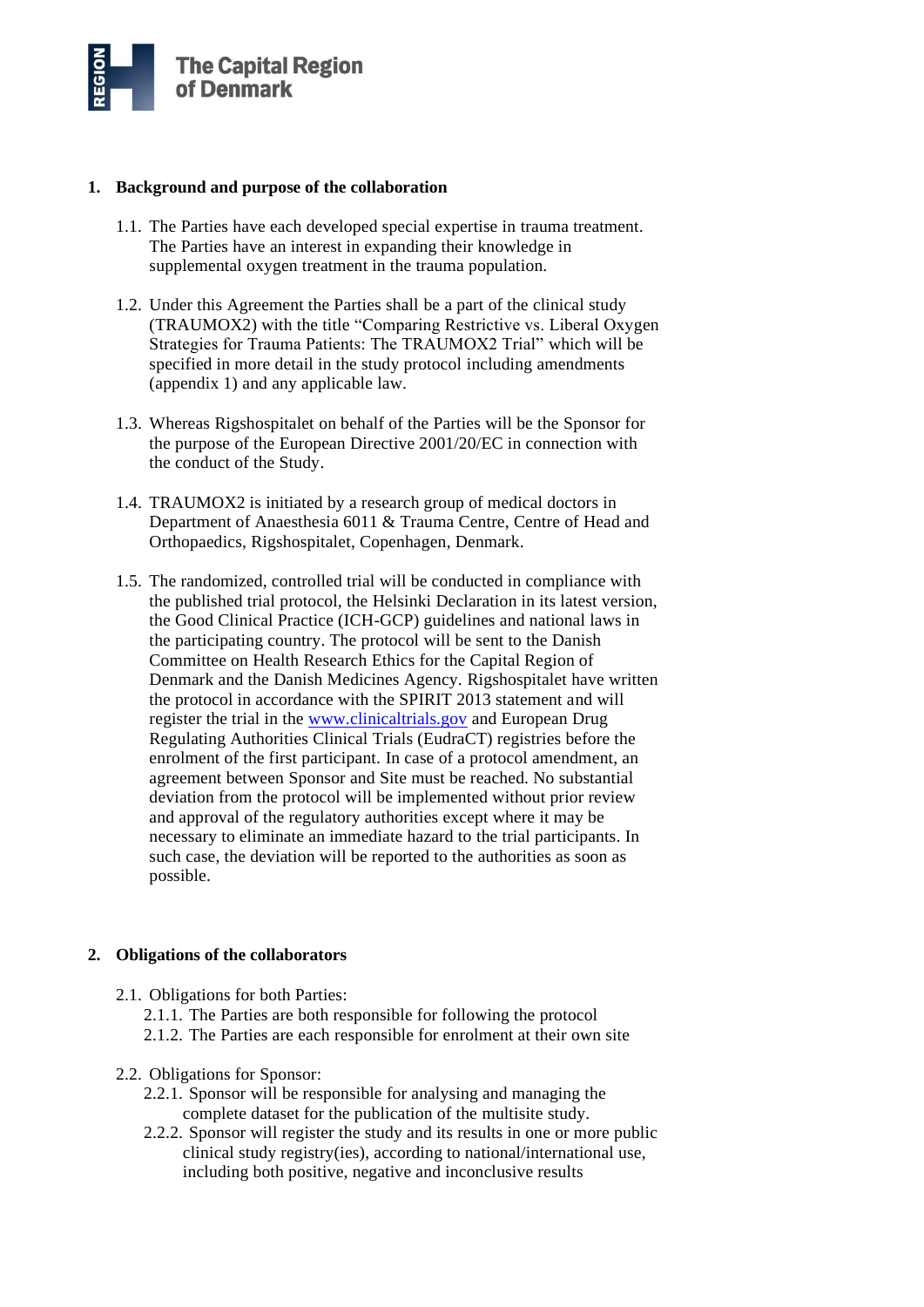

- 2.3. Obligations for Site:
	- 2.3.1. The Primary Site Investigator will be responsible for recording different types of adverse events and serious adverse events as outlined in the trial protocol. Sponsor will be responsible for notifying the authorities on this matter.

## **3. Economics**

- 3.1. The study is partially funded by the Novo Nordisk Foundation over a 4 year grant period. The Novo Nordisk Foundation is not involved in the management of the study itself, or the decision to submit the manuscript for publication, but will be mentioned as *"The work presented in this article is supported by Novo Nordisk Foundation grant NNF20OC0063985".*
- 3.2. The Parties acknowledge that Sponsor will only provide partial funding as specified in the budget. (Appendix 2)

## **4. Intellectual Property Rights**

- 4.1. For the purpose of the Agreement, the right of ownership to any software, inventions, patent applications, patents, know-how, data, results, intellectual property controlled or owned by either Party prior to the date of the Agreement or intellectual property generated by either Parties independent of the Study and controlled or owned by that Party (hereinafter "Background Knowledge"), shall belong to the Party owning such Background Knowledge prior the conclusion of the Agreement
- 4.2. During the Study, the Parties have a mutual royalty-free, non-exclusive license to each other's Background Knowledge and Results in connection with the research activities within the Study – to the extent the Party who owns such Background Knowledge is at liberty to grant such access right. The license neither involves the right to commercial exploitation nor rights to a third party. The access right expires without further notice and in every respect no later than upon expiry or termination of the Agreement and/or after publication has taken place, whichever occurs first.
- 4.3. The right of ownership to inventions generated in direct connection to the Study, hereunder any, theories, methods, knowhow, data, regardless of form (hereinafter "Results"), shall belong to the Party whose employees have generated such Results. Results created jointly by the Parties shall be jointly owned in shares corresponding to the Parties intellectual contribution in generating the Results ("Joint Result"). If the respective contributions of the Parties cannot be documented, the Joint Results shall be owned jointly in equal shares.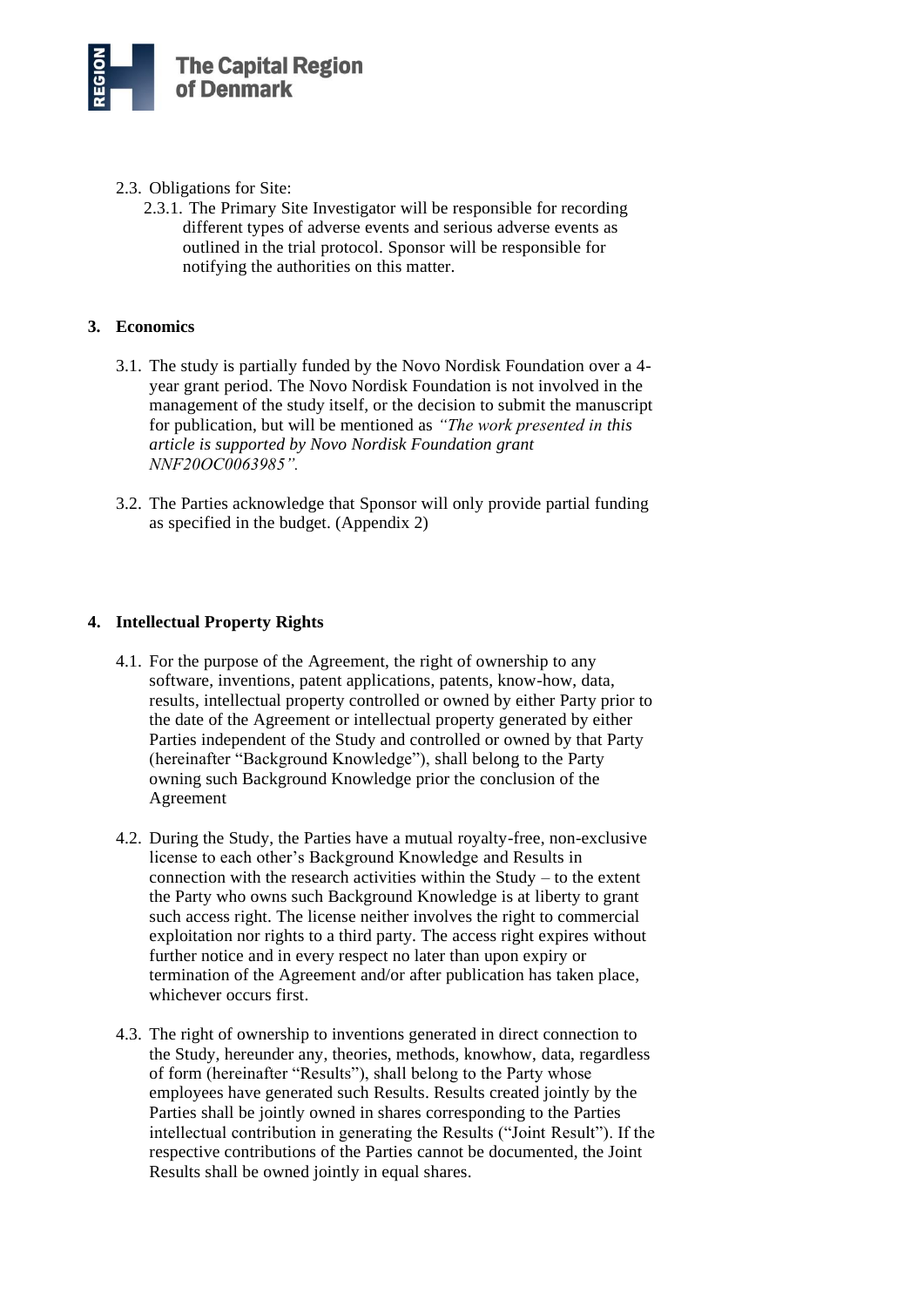- 4.4. Any Results, generated in direct connection to the Study, capable of protection via patent law, trademark law, design law, or any other legally binding protection (hereinafter "Intellectual Property") shall belong to the Party whose employees have generated such Intellectual Property. Intellectual Property created jointly by the Parties shall be jointly owned in shares corresponding to the Parties intellectual contribution in generating the Intellectual Property ("Joint Intellectual Property"). If the respective contributions of the Parties cannot be documented, the Joint Results shall be owned jointly in equal shares. Expenses for the patent protection process and continues maintenance must correspond to the respective shares of the Parties.
- 4.5. All forms of commercial use of Joint Results and Joint Intellectual Property shall require agreement between the Parties.
- 4.6. The Parties are both granted a royalty-free, non-exclusive, perpetual license to use all Results and Intellectual Property for further noncommercial educational, research and patient treatment purposes.

# **5. Monitoring**

- 5.1. The Study will be monitored by the Parties' respective local GCP-unit.
- 5.2. Sponsor is obliged to have the opportunity to do initiate monitoring and audit at Site if necessary. In addition, the applicable authorities are obliged to being able to do inspections at both Site and Sponsor.

# **6. Confidentiality**

- 6.1. All information received by one Party from the other Party in connection with the Study marked confidential or which by its nature would be considered confidential (hereinafter "Confidential Information") shall only be used for the completion of the Study and shall not without the written consent of the other Party be passed on to individuals not taking part in the Study.
- 6.2. A Party's obligation to treat Confidential Information as confidential apply to all individuals who through employment or other association with the Party gain access to the other Party's Confidential Information.
- 6.3. A Party's duty of confidentiality as set out in Clauses 5.1 and 5.2 shall not apply to Confidential Information that:
	- at the time of receipt was or later became publicly available through no fault of the receiving Party;
	- was already known by the receiving Party as documented by written evidence;
	- was received without any restrictions regarding confidentiality from a third party who was entitled to pass on the information in question;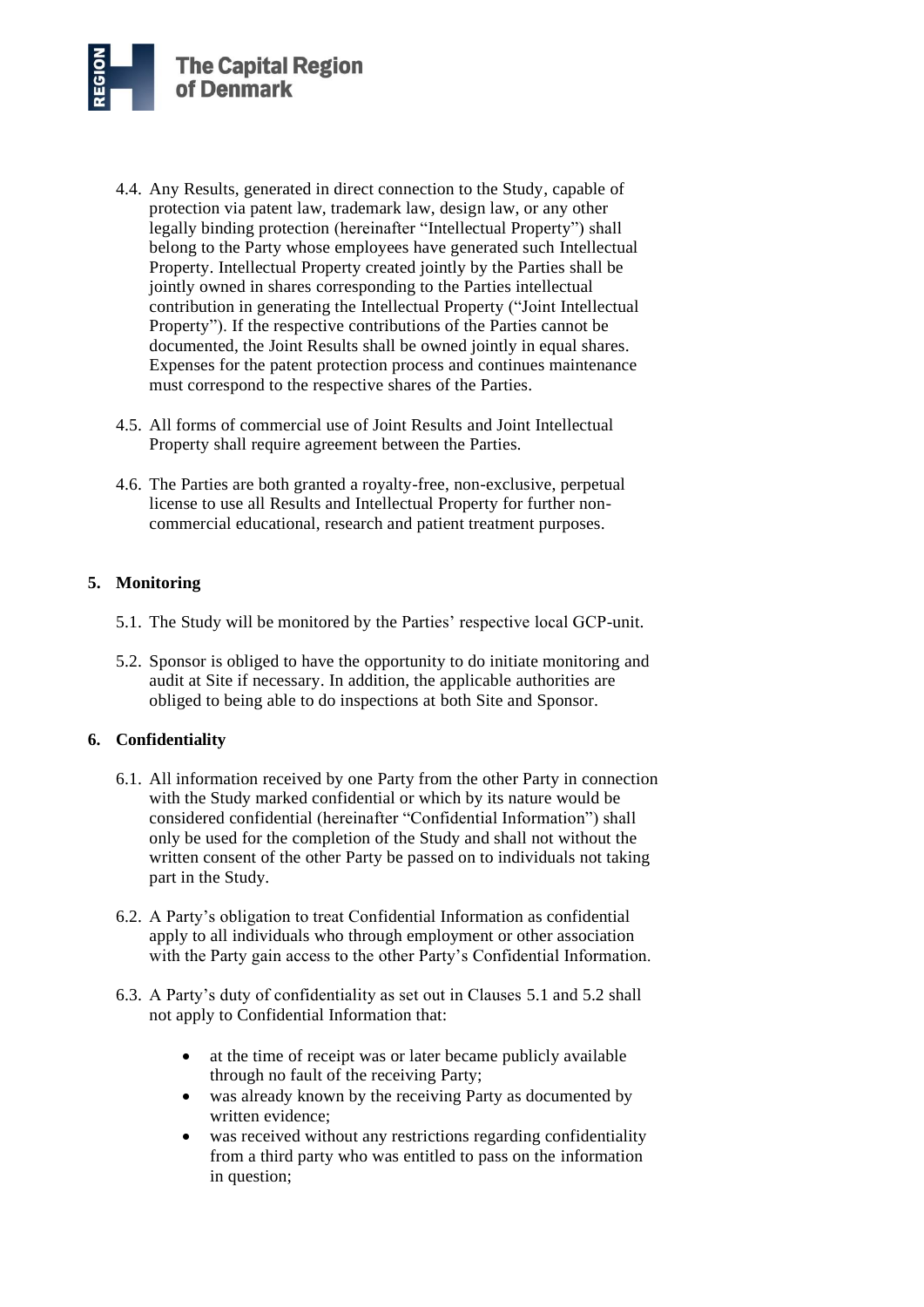

- a Party has developed independently of their participation in the Study.
- is required to be disclosed by law, regulatory or government authority.
- 6.4. The duty of confidentiality shall terminate 3 years after expiration or termination of the Agreement. However, obligations of confidentiality in respect of any personal data of study subjects shall survive the termination of this Agreement indefinitely.

## **7. Publication**

- 7.1. Multisite publication:
	- 7.1.1. The Study is intended to lead to a multisite publication. For the purpose of a multisite publication Sponsor will take initiative to form a steering committee. The members and rules of the steering committee will be defined by the protocol.
	- 7.1.2. Both the members of the steering committee and the Primary Site Investigator (active) will be listed as co-authors in the multisite publication, as long as Site has enrolled at least 1 patient. In cases involving a Prehospital Site Investigator (active) they will also be listed as co-authors.
	- 7.1.3. In addition, top-enrolling sites will be able to designate one additional co-author for every completely documented 100 patients. Each contributing centre can designate a reasonable number of active collaborators that participates in the study administration. These collaborators will be mentioned in the TRAUMOX2-study group and will be trackable via PubMed.
- 7.2. Independent publication:
	- 7.2.1. Both Parties shall be entitled to independently publish their own Results and Data after the multisite publication or 12 months after the last follow-up visit by the last patient, whichever comes first.
	- 7.2.2. All independent publications must reference the multisite publication and acknowledge the work done by TRAUMOX2.
- 7.3. For review purposes, the Party who wishes to publish Results, shall notify the other Party at least 30 days prior to the intended time of publication and forward the text and any additional material the Party wishes to publish. Until 30 days after receipt of the notice, the receiving Party can request the deletion of any Confidential Information contained in the publication, and that the publication is postponed by up to a total of 90 days from the date of receipt, provided that the Party proves that the postponement is important for the Party's prospects of acquiring protection of intellectual property rights contained in the publication.
- 7.4. Authorship of both multisite and independently published Results and Data must concur with, and be based on, the criteria of the ICMJE.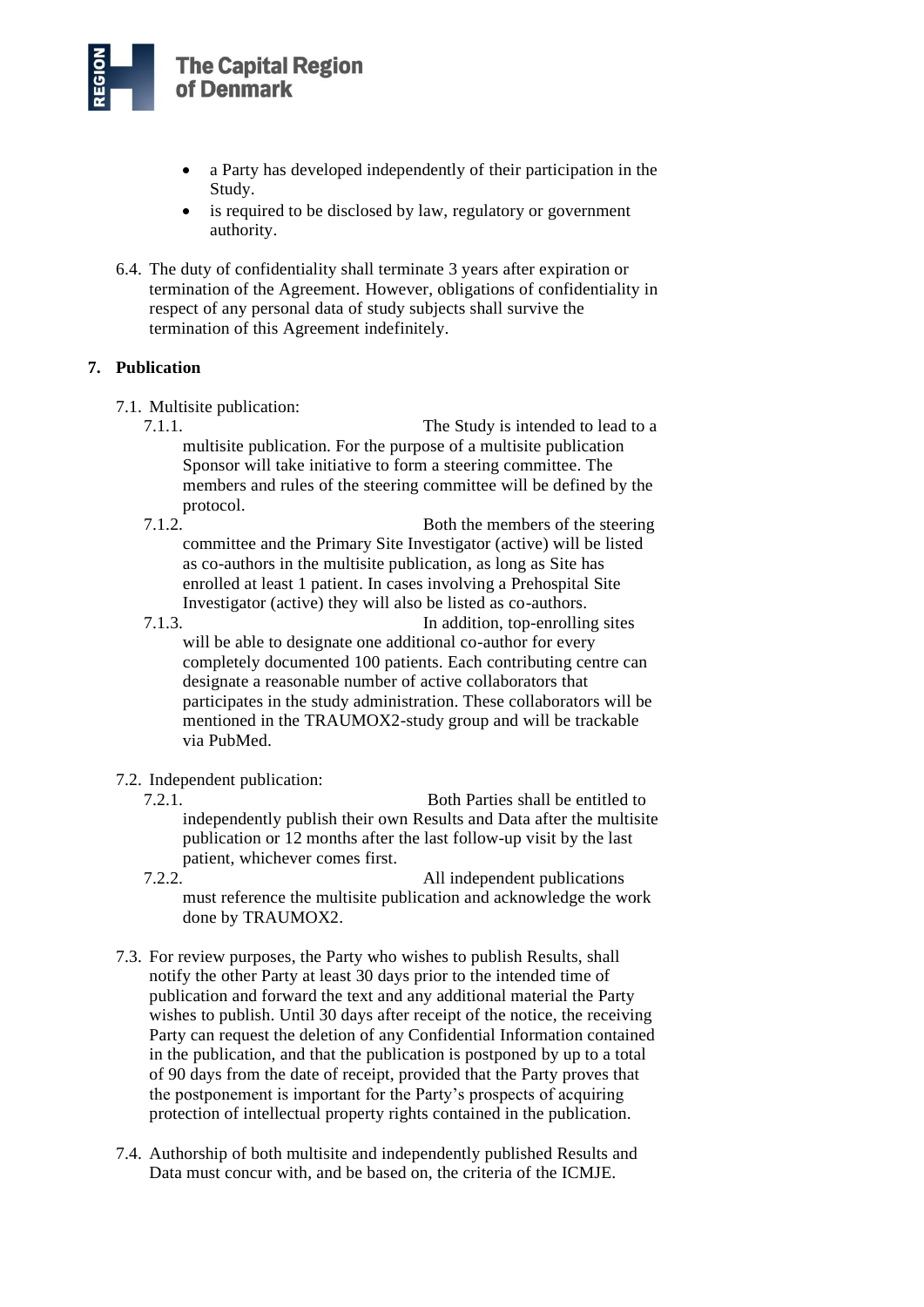7.5. If one of the Parties allocates a PHD student to participate in the Study, the Parties shall respect the defence of the PHD in connection with publication of Results and Data.

# **8. Breach**

- 8.1. If a Party commits a serious breach or repeatedly breaches its obligations under this Agreement and the breach has not been remedied within 15 days from request by the other Party to remedy such breach, the other Party shall be entitled to terminate the Agreement.
- 8.2. Neither Party shall be liable to the other Party or shall be in default of its obligations hereunder if such default is the result of Force Majeure.
- 8.3. If a Party terminates the Agreement due to a breach as described in 7.1, said Party can claim compensation for the loss caused by the breach.

# **9. Force Majeure**

- 9.1. Either Party shall be excused from performing its obligation with respect to the performance under this Agreement if their performance is delayed or prevented by any cause beyond such Party's control, including, but not limited to, terrorist acts, fire, explosion, war, civil strife, riots, strike, lockout or major/regional power or utility supply failure.
- 9.2. Performance shall be excused only to the extent of and during the reasonable continuance of such disability. Any deadline or time for performance specified in this Agreement which falls due during or subsequent to the occurrence of any of the disabilities referred to herein shall be automatically extended for a period of time equal to the period of such disability.
- 9.3. Each party shall promptly notify the other party in writing upon becoming aware of an event of force majeure as well as the expiration thereof. However, if the force majeure persists for a period of one (1) month after receipt of notice, such other party shall be entitled to terminate this Agreement in writing without further notice.

# **10. Liability**

- 10.1. The Parties shall be mutually responsible for the design of the Protocol.
- 10.2. The Parties shall not provide any guarantee and cannot be held liable if their performance in connection with the completion of the Study does not lead to a specific result.
- 10.3. A Party shall be liable for negligence or intentional neglect of its obligations under the Agreement.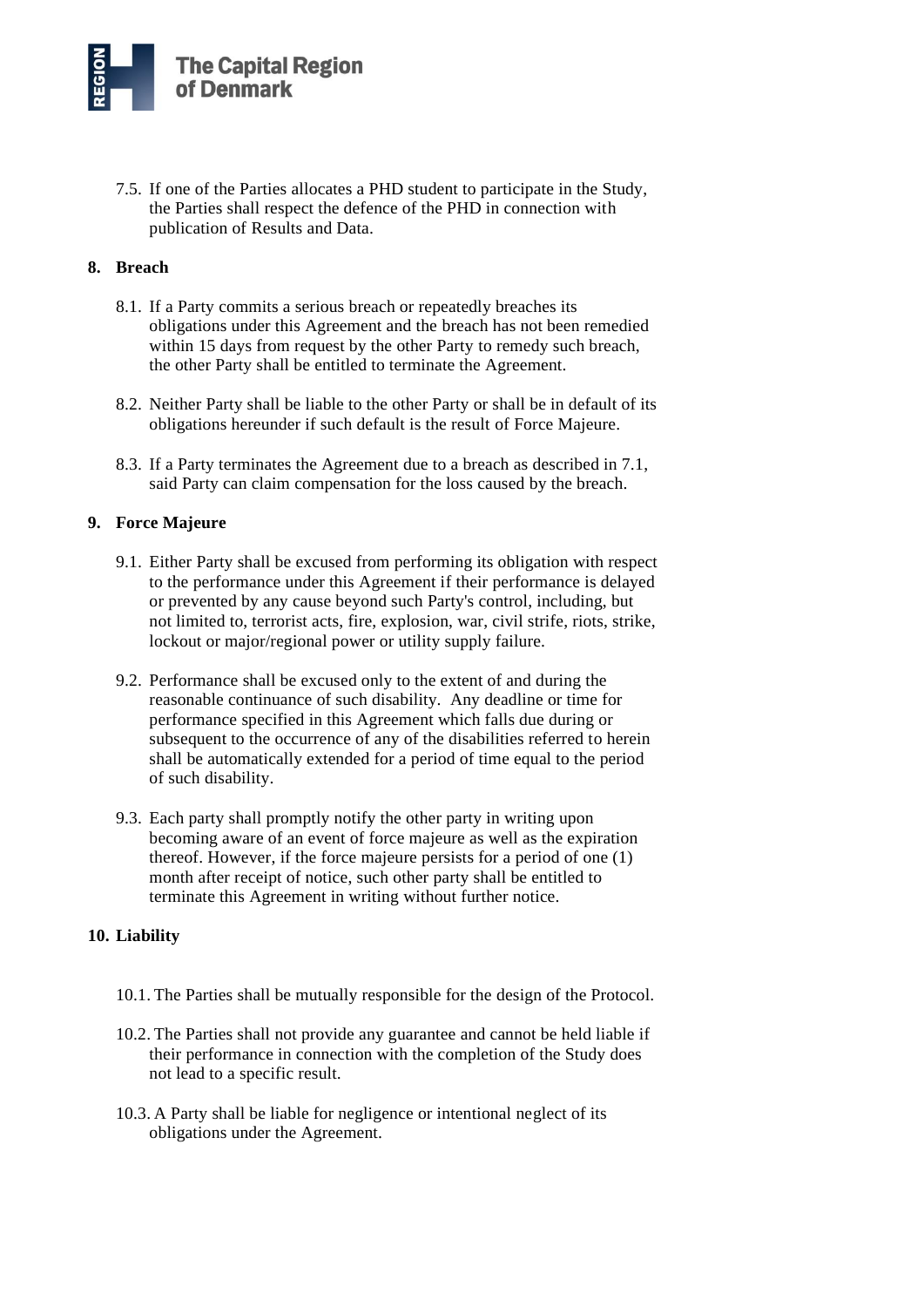10.4. The liability of one Party to compensate the other Party shall not apply to consequential losses such as production interruptions, and other loss of turnover/profit or other indirect losses.

# **11. Insurance**

11.1. The Parties are obligated to take out adequate clinical trial insurance or make alternative arrangements (including programmes of self-insurance) as necessary and required by applicable regulatory requirements to cover their participation in the Study.

## **12. Data Protection**

12.1. The Parties acknowledge and agree that the Parties are separately responsible for complying with applicable data protection law. If any personal data is to be processed on behalf of the other party during the performance of the Study, the regulations regarding the processing must be agreed on in a separate written agreement between the Parties.

## **13. Amendments to the Agreement**

- 13.1. Any amendments to the Agreement shall be in writing and be signed by both Parties.
- 13.2. The Agreement shall constitute the full basis for agreement concerning the legal aspects of the Study. Any attachments to which a reference is made shall constitute an integral part of the Agreement. In case of discrepancies regarding any legal aspects between the terms and conditions of the Agreement and any such attachments the Protocol, the terms and conditions of the Agreement shall prevail. In case of discrepancies regarding any clinical aspects between the terms and conditions of the Agreement and any such attachments the Protocol, the terms and conditions of the Protocol shall prevail.

#### **14. Notices**

14.1. Notices regarding the Agreement shall be forwarded to: Sponsor:

• INSERT NAME: INSERT NAME, ADDRESS AND E-MAIL, IF APPLICABLE

Site:

• INSERT NAME: INSERT NAME, ADDRESS AND E-MAIL, IF APPLICABLE

# **15. Term and Termination**

- 15.1. Except for the provisions of the Agreement that according to their content are intended to be in effect for longer, the Agreement shall expire when the Study has been completed, cf. the Protocol.
- 15.2. Both Parties can terminate the Agreement with one month written notice to the other Party, or in accordance with clause 7.1.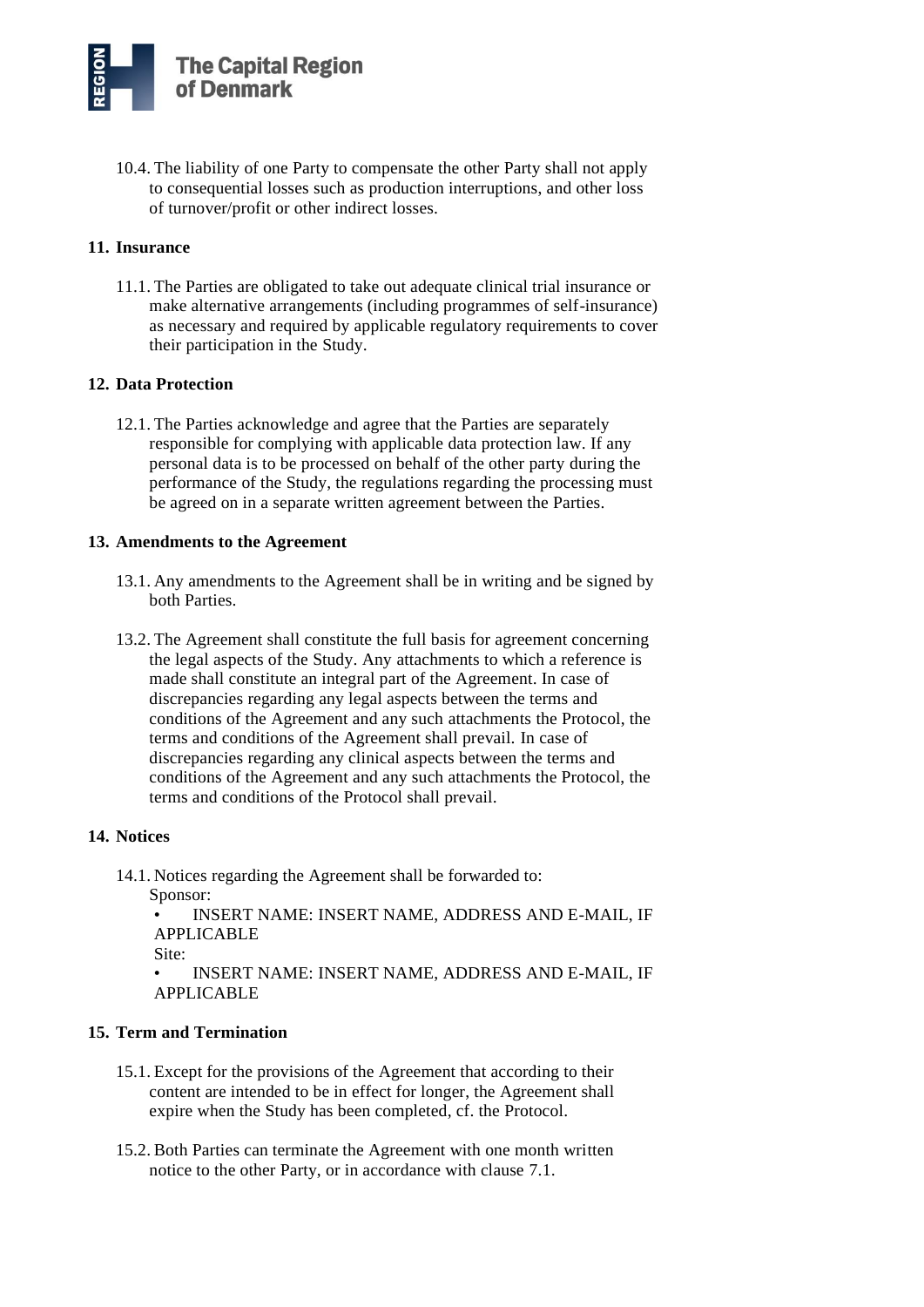

# **16. Disputes**

16.1. This Agreement shall be governed by and construed and enforced in accordance with the laws of the defendant. All disputes arising out of this Agreement will be subject to the exclusive jurisdiction and venue of the competent court in the country of the defendant and each Party hereby consents to the personal jurisdiction thereof.